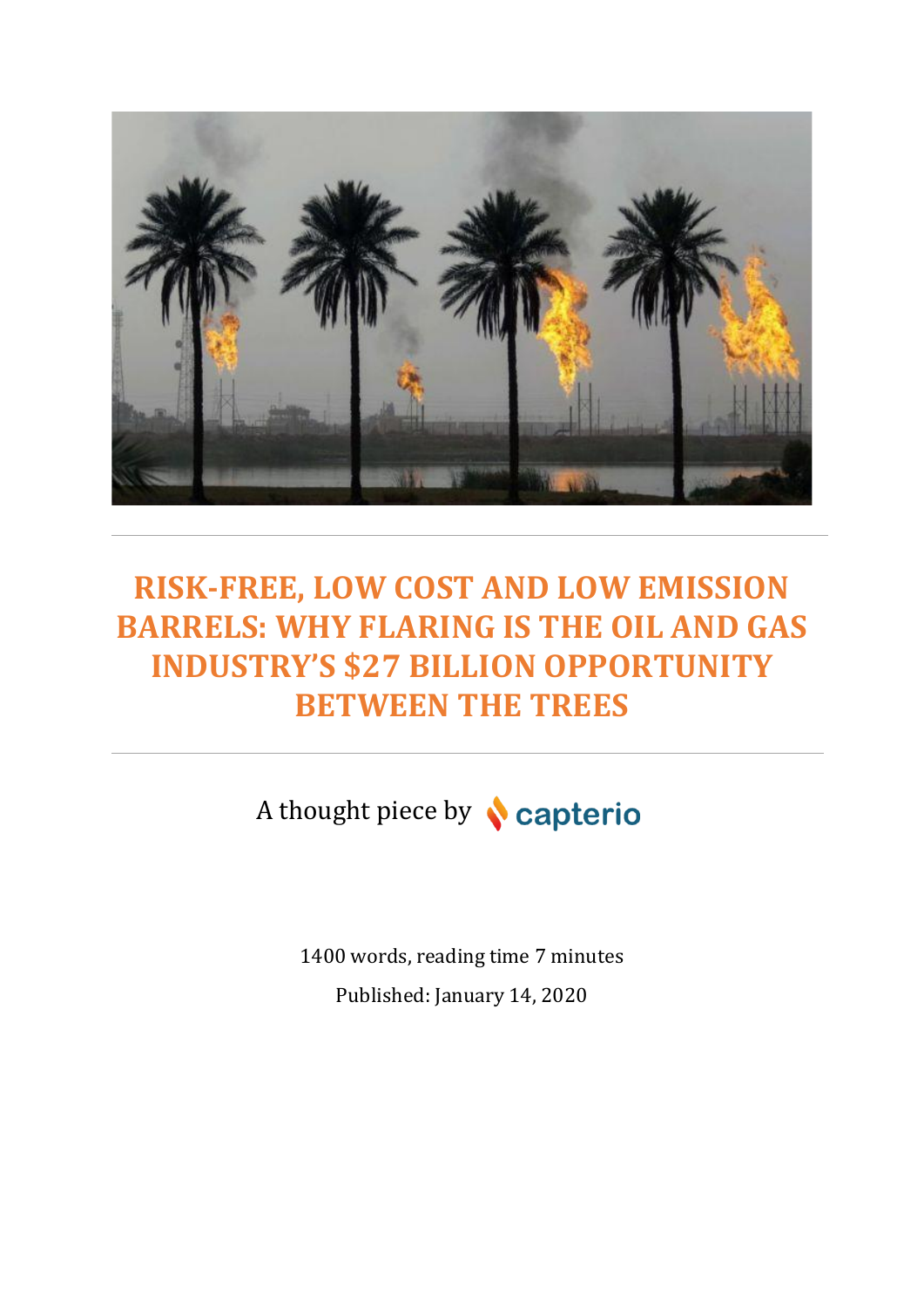

*Cover image (courtesy of Getty and [BBC\)](https://www.bbc.co.uk/news/business-50979492) which highlights flaring at the Nahr Bin Omar natural gas field, just north of Basra, Iraq.*

Oil and companies invest an estimated \$550 billion each year to explore and develop new oil and gas resources to replace the c. 60 billion oil-equivalent barrels (i.e. oil + gas) consumed each year, plus meet the additional growth the world is (still currently) demanding according to the IEA and BP. Each new barrel costs to find and develop (with a unit cost of some \$9 per barrel - considerably higher when production costs, royalties, and taxes are included), and often takes years to come onstream (typically between 3 and 10 for conventional resources).

## **Flare capture represents an opportunity to add \$27 billion-worth risk-free, lowcost new barrels**

The latest figures from the [World Bank](https://www.worldbank.org/en/programs/gasflaringreduction) highlight the scale of the flaring opportunity. Each year some 145 billion cubic metres of gas is flared, and probably at least another 16 BCM is released by flares as methane (due to incomplete combustion). Add in the liquids which are released and combusted by the flares and together flaring wastes c. 2.8 million oil-equivalent barrels per day, or 1.7% of total oil and gas production (see figure 1). That's \$27 billion per year of lost revenue potential and 1.3 billion tonnes of potentially avoidable CO2-equivalent emissions (more than airlines, see [article\)](https://www.capterio.com/news-1/2019/10/4/flarings-billion-tonne-methane-secret-an-under-estimated-opportunity-for-decarbonization-and-revenue-generation-in-oil-amp-gas-a-thought-piece-by-capterio). In addition, there is, according to the [IEA,](https://www.iea.org/reports/methane-tracker) an additional 112 BCM of natural gas that is being wasted, as methane, through venting and leaking (which would bring the total oil-equivalent production to 4.6 million oil-equivalent barrels per day, and deliver much larger GHG emission impact). For more information o[n why](https://www.capterio.com/the-challenge) this occurs please see our website.

#### By tackling the flaring, venting and leaking of gas, the industry could add 4.6 million barrels of oil-equivalent barrels per day, at low risk and low cost



*Figure 1: The size of the global prize from tackling flaring (burning of waste gas, often* 

capterio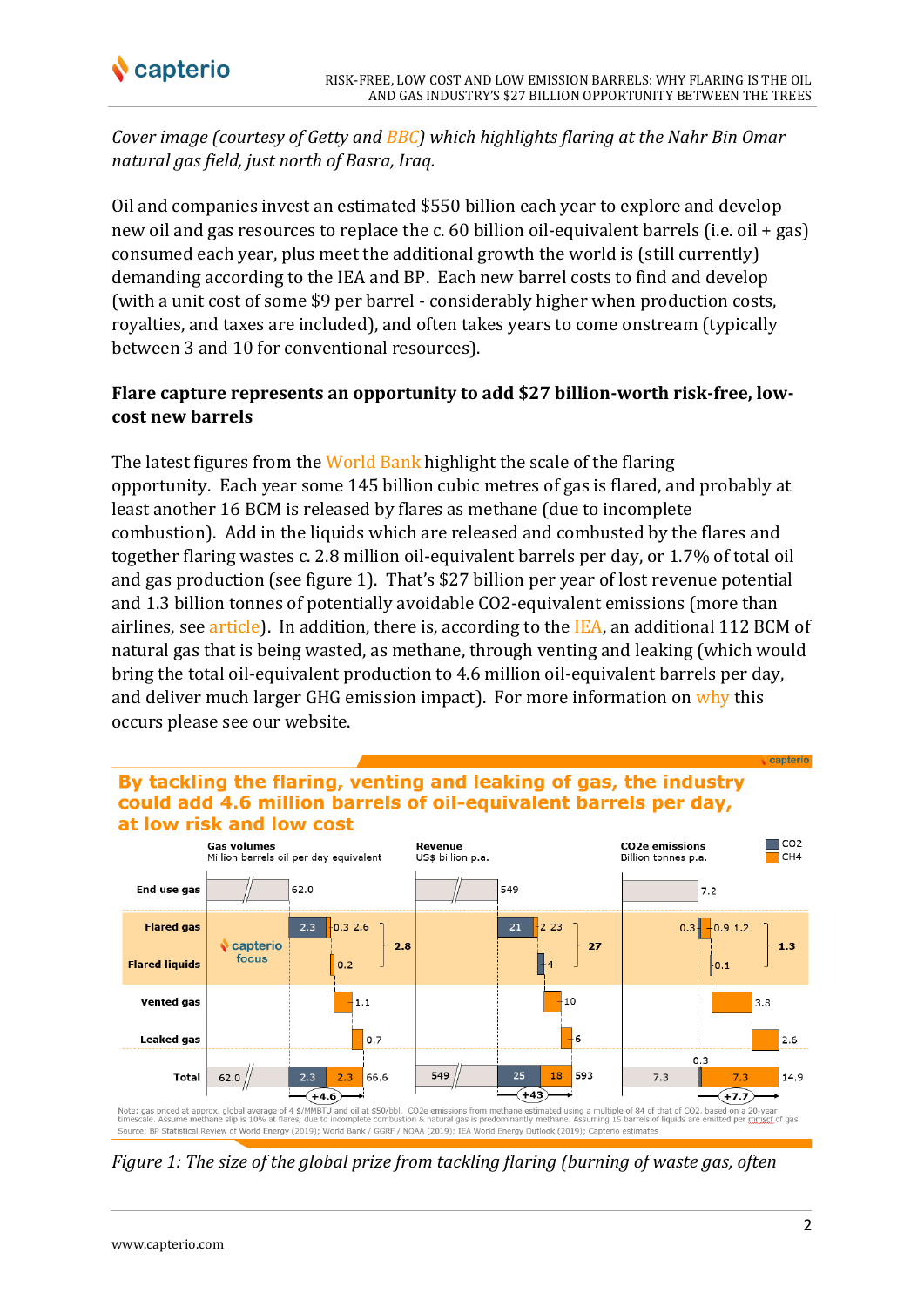

*incompletely), venting (deliberate release of methane) and leaking (accidental release of methane). Data from World Bank GGFR, IEA and [BP Statistical Review of World Energy.](https://www.bp.com/en/global/corporate/energy-economics/statistical-review-of-world-energy.html) Note we are deliberately quoting the figures in terms of oil production (on an energyequivalent basis) to make the linkage with global oil demand.*

## **Flare capture presents an immense opportunity and a better way**

Firstly flare capture can **add reserves and production immediately** (saving years of development times and unnecessary infrastructure). Secondly, unlike virtually all other resource types, there is **near zero risk** (after all the hydrocarbons have been found and developed - and produced - and the production outlook is likely stable over time). Thirdly the **resources are cheap** (we estimate an upstream unit development cost in the range of \$1-5 per barrel, some 2-10x cheaper than drilling a conventional producer well). And fourthly, the barrels are **low carbon** (in the sense that the net emissions from delivering more energy to the market is virtually zero) - enabling countries to make a meaningful contribution to meeting their Paris climate agreement NDC commitments (see [article\)](https://www.capterio.com/news-1/2019/12/17/by-tackling-flaring-oil-producing-countries-can-meet-a-substantial-portion-of-their-paris-climate-agreement-commitments) and accelerating the adoption of gas as a lower-carbon fuel to support the energy transition.

Putting this together, flare capture projects should stack up very well against almost all other growth options at oil and gas companies - and help them to make progress against the issue of our time, the climate crisis. Put that another way: flare capture projects are one of the largest decarbonisation opportunities the fossil industry has - and in realising it, real commercial value can be created.

## **Seeing the value between the (palm) trees**



*Figure 2: Image left (courtesy of Getty and [BBC\)](https://www.bbc.co.uk/news/business-50979492) highlights flaring at the Nahr Bin Omar natural gas field, just north of Basra, Iraq. Image right is a satellite image of (the plumes indicate that it is likely to be pulsating every few seconds) flaring from space, from Capterio's Global Flare Intelligence Tool (GFIT), with image courtesy of Maxar Technologies and Google. Power transmission lines are seen in the photograph, and are clearly observable from space.*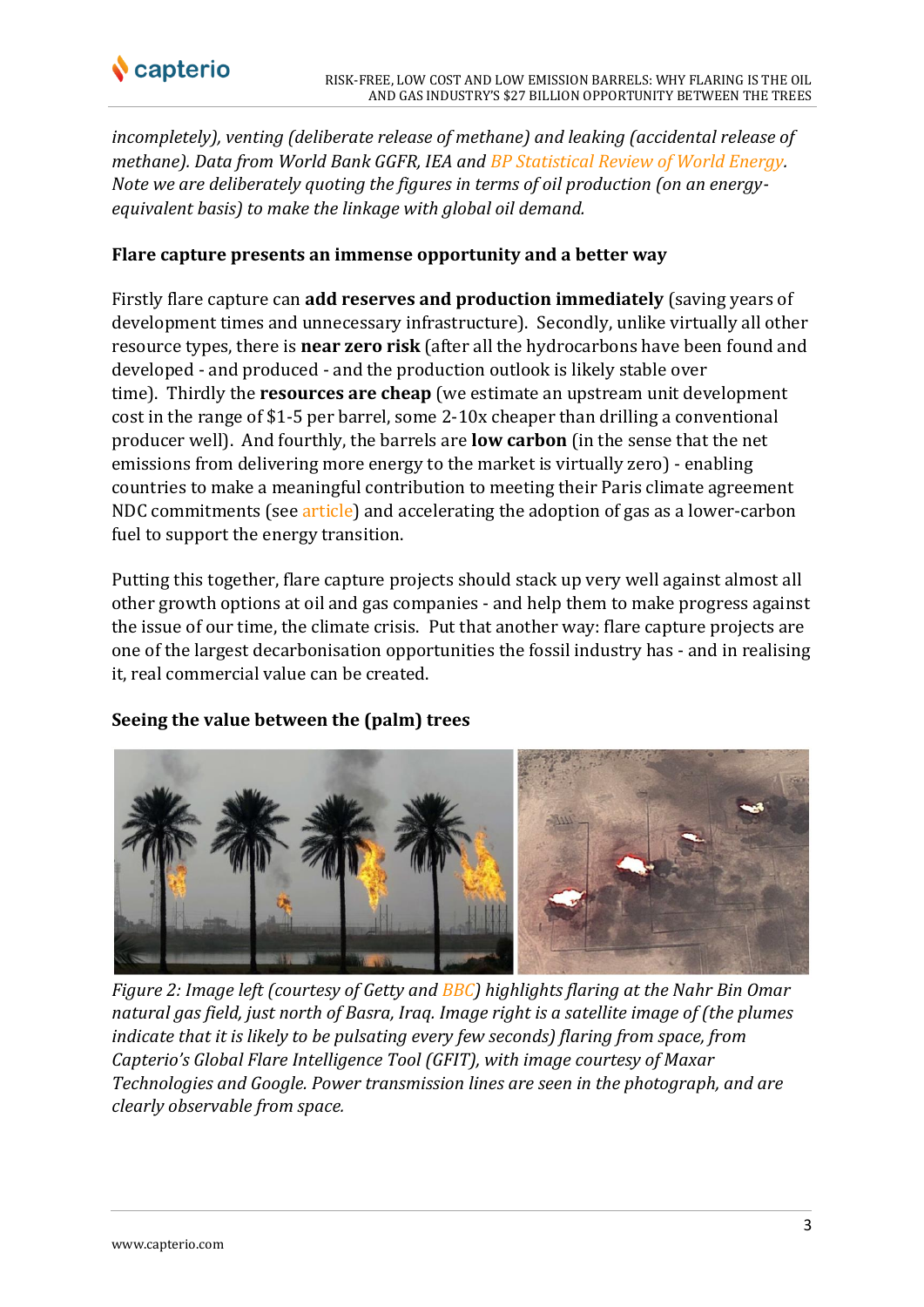It's interesting to consider an operation like the Nahr Bin Omar natural gas field (pictured above) - and to try and identify the opportunities between the palm trees. Nahr Bin Omar is fairly typical of scores of fields we have evaluated world-wide.

Our unique and global Global Flare Intelligence Tool (GFIT) tracks and reports on 10,000+ flares in real-time. Our analysis identifies that the Nahr Bin Omar field has flared some 45 million scf day from 4 flares for many years (quite possibly, for decades). This waste, itself eye-watering, becomes more startling when a careful inspection of the power lines in the photograph highlights an obvious potential solution: turning waste gas into much-needed electricity. (There are many other possibilities too as we have outlined in other [articles,](https://www.capterio.com/news-1/2019/10/31/capterio-presents-at-the-efi-gas-flare-monetization-and-syngas-conversion-forum-on-monetising-flared-gas-through-new-applications-of-proven-technologies) but Iraq has a well-known and acute need for power)

By capturing a flare like this, the asset owner(s) could add up to 9.1 kboepd (7.8 from oil and an additional 1.4 from associated liquids) by our calculations. That's an additional or 33 million oil-equivalent barrels (MMBOE) of proved reserves over 10 years (and likely considerably more given the field longevity). At near-zero risk, this could be highly competitive with exploration and even most development projects.

Fixing this problem is frequently perceived to be challenging. But whilst there can be many complex process engineering, political and organisational issues to address, there are also many practical solutions and opportunities for process optimisation (see [article\)](https://www.capterio.com/news-1/2019/10/11/from-talk-on-decarbonising-gas-to-actually-delivering-solutions-our-reflections-from-oil-and-money-a-thought-piece-by-capterio).

Indeed, one straightforward solution which could provide immediate improvement with liquids recovery and flare quality would be to better optimise the separator and field conditions. Many operators today fail to fully realise the benefits of optimisation of their temperature and pressure conditions. A more comprehensive analysis that better explores the trade-offs (e.g. between the desire to meet crude RVP stability requirements vs. a desire to improve water separation vs. a desire to minimise the need for additional compression to deliver gas to the grid) can often identify opportunities to minimise systemic waste.

Furthermore, the satellite image indicates several plumes of smoke which possibly result from pulses in flow resulting from suboptimal pressure at the separator, which in turn could lead to further inefficiency and additional entrainment (and combustion) of liquids.

Indeed, too often we have seen decisions being driven by incomplete (or misleading) economics or cost reduction (rather than value-creating) drivers.

Based on some of our recent work in North Africa, we might expect that flares like those in the photo could be abated for an upstream capital investment of the order of \$18-30 million (to install separation, compression, and tie-in to the local pipeline grid). Assuming that power generation is the optimum downstream solution, based on similar-sized operations we might expect an investment of some \$50-150 million in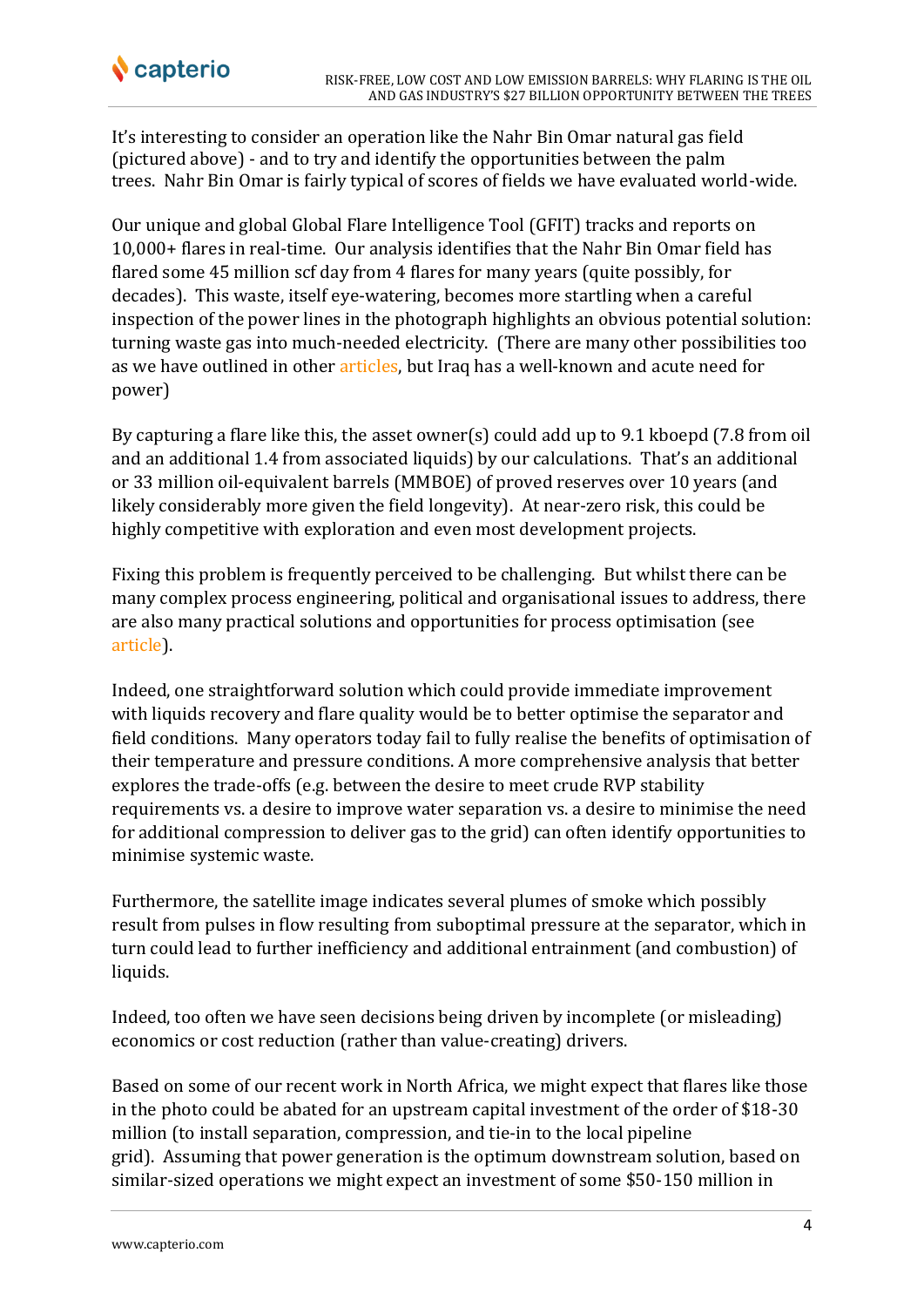

power plants. That equates to an upstream unit development cost of \$0.5-1 per barrel of proved reserves (or a total unit development cost of \$2-5 ber boe), some 40-70% lower than the conventional projects of a similar scale. Plus it would reduce CO2-equivalent emissions by up to 7 million tonnes per year (assuming 80% combustion efficiency, 30 barrels per scf of liquid and 20-year global warming potential of methane) and, very likely, deliver attractive returns on investment and NPV (Net Present Value) under reasonable fiscal terms and commercial structures.

## **Time for a tangible investment in Nahr Bin Omar?**

The good news in Iraq is that a major flare abatement operation is already underway. The [Basrah Gas Company](https://www.basrahgas.com/) (a joint venture between Shell, the Iraq government and Mitsubishi) is already embarking on a major investment programme to recover the gas to generate power and reduce the import demand - with some considerable success (over a billion cubic feet per day is now captured, creating 3.5 GW of power). Whilst three fields are currently involved (Rumaila, West Qurna 1 and Zubair) at 18 BCM there is room for considerably more.

And whilst this programme is very ambitious, there are hundreds of similar-sized opportunities globally, the core focus of Capterio.

In today's challenging times for the oil and gas industry, we need fresh approaches. With strong political will, consumer pressure and operational leadership, asset owners can partner with project developers which specialise in financing and delivering on-the-ground flare abatement solutions, such as Capterio to make a difference. Together we can deliver a "triple win" (for asset owners, for governments and consumers, and for the planet).

As Bob Dudley (BP's outgoing CEO) recently put it, "flaring can and must be tackled … and gas itself can and must be increasingly decarbonised".

Our industry has always been innovative and progressive. Now the energy transition is underway we're being called on again.

#### **Together let's get it done.**